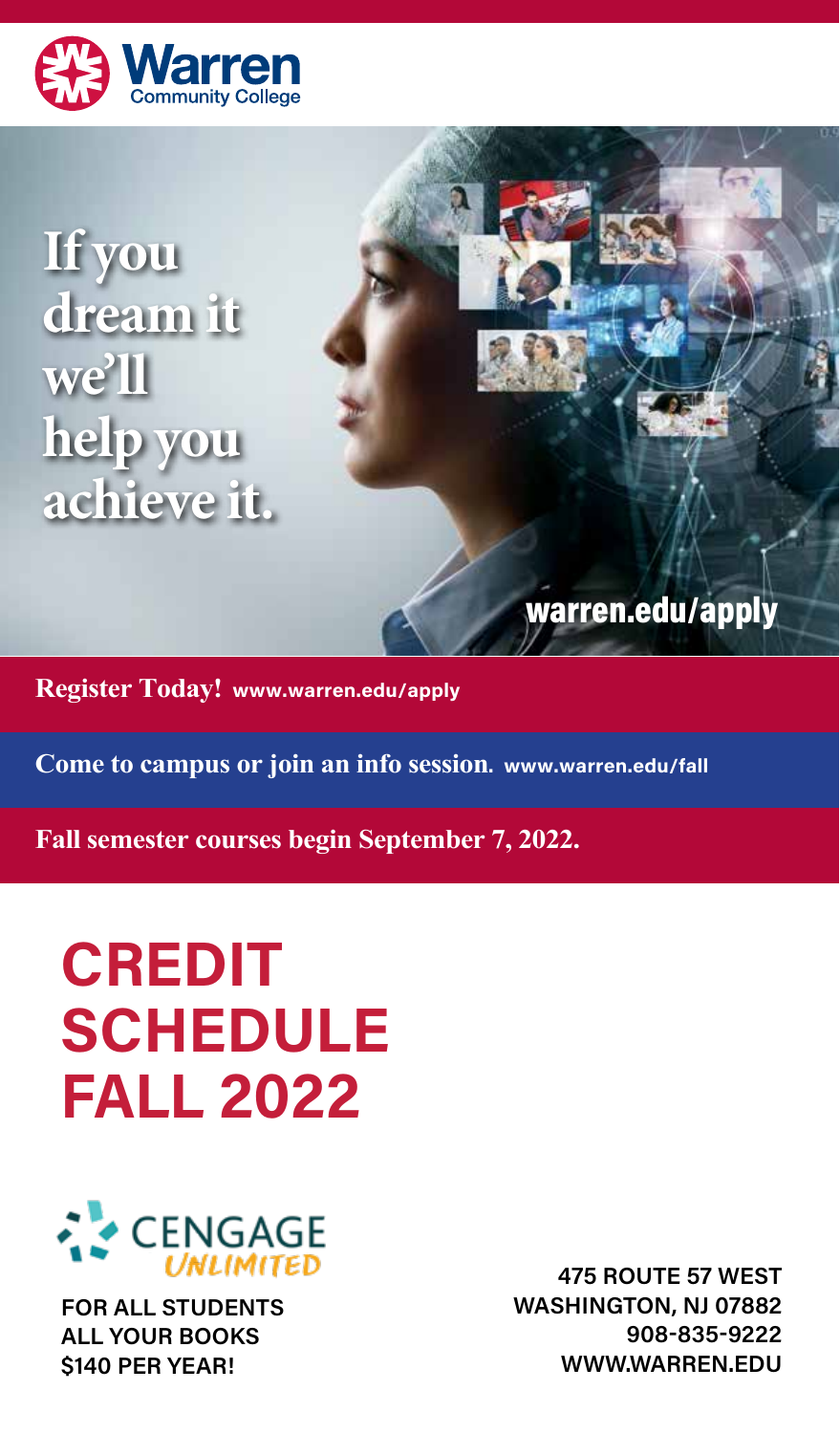

**Warren Community College maintains a mission of building a community of learners through accessible, quality learning opportunities designed to meet educational goals and aspirations.**

## **COVID-19 PRECAUTIONS**

Warren County College is committed to providing an environment where students can continue to thrive. WARREN wants to assure our college community that safety is at the center of every decision we make during the creation of policies and protocols for operating as we emerge from the COVID-19 pandemic.

Please visit our website at **www.warren.edu** for more information and current guidelines.

## **DEGREE & CERTIFICATE PROGRAMS**

#### **BUSINESS MANAGEMENT LIBERAL ARTS**

- A.A.S. Accounting Management
- A.S. Business Administration
- A.A.S. Business Management
- A.A.S. Computer Information Services
- Certificate Business Management
- Certificate Computer Information Services<br>• Certificate Small Business Management
- Certificate Small Business Management

#### **COMPUTER SCIENCE AND GRAPHIC ARTS**

- A.S. Computer Information Services
- A.S. Graphic Design

#### **CREATIVE WRITING**

• A.F.A. Creative Writing\*

#### **CRIMINAL JUSTICE STUDIES**

- A.S. Criminal Justice
- Certificate Criminal Justice Corrections
- Certificate Criminal Justice Law Enforcement

#### **SCIENCE**

- A.S. Biology
- A.S. Chemistry
- A.S. Environmental Studies
- A.S. Science

\* Currently not accepting new students

#### **LIBERAL ARTS**

- A.A. Communications
- Certificate Communications
- A.A. Elementary and Secondary Education
- A.A. English
- A.A. Fine Arts
- A.A. History
- A.A. Liberal Arts/Pre-Professional Program
- A.A. Liberal Arts/Pre-Law
- A.A. Social Science

#### **MEDICAL**

- A.A.S. Medical Assisting
- A.S. Nursing

#### **PROFESSIONAL STUDIES**

- A.S. Addiction Counseling
- Certificate Addiction Counseling
- A.S. Occupational Therapy Assistant (Joint with Uninon County College)
- A.A.S. Physical Therapy Assistant (Joint with Uninon County College)
- A.S. Psychosocial Rehabilitation and Treatment (Joint program with Rutgers)\*
- A.A.S. Technical Studies
- A.A.S. Unmanned Systems
- Certificate Drone Pilot
- Certificate Drone Repair and Maintenance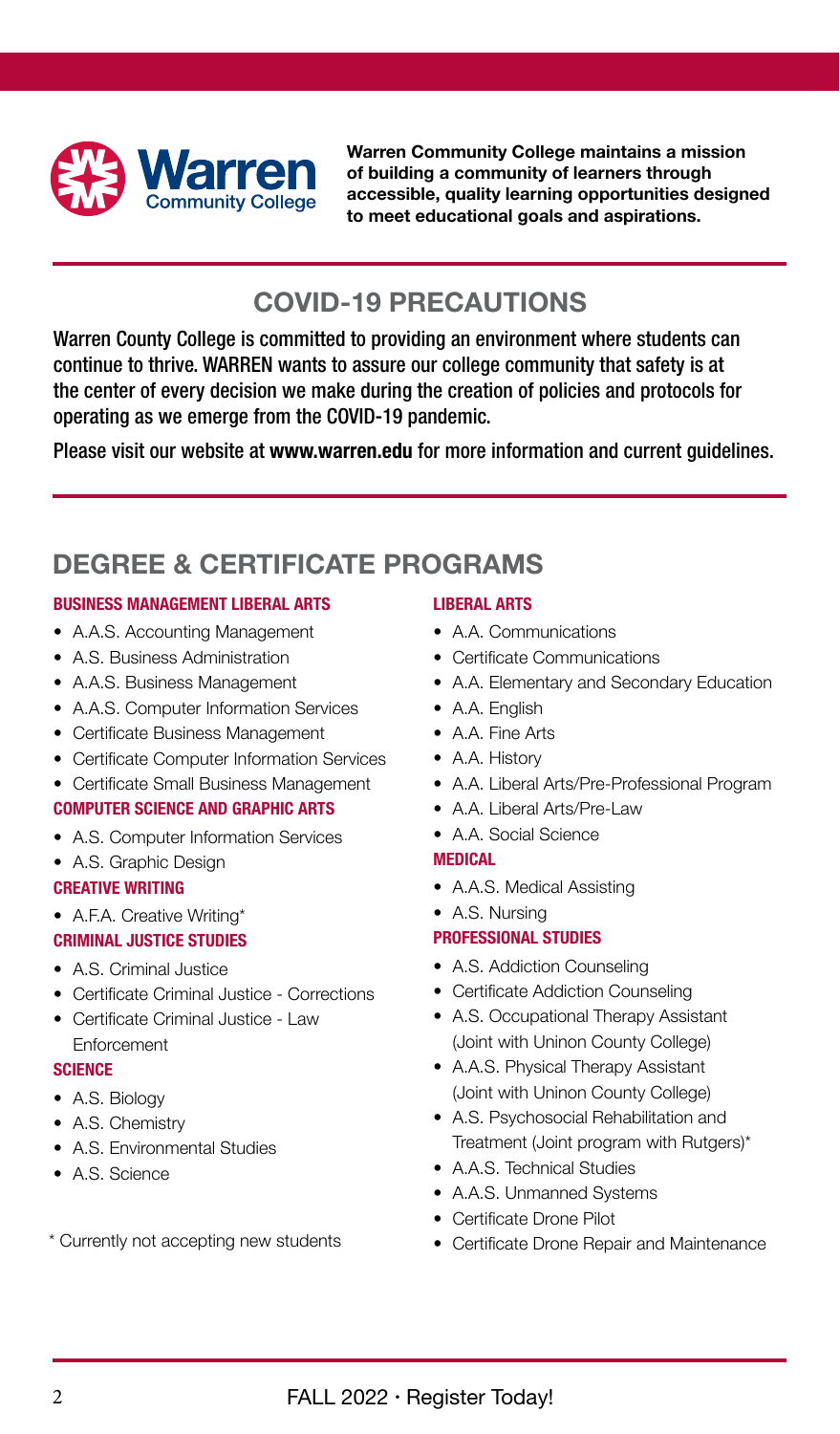## **Step 1 COMPLETE AN APPLICATION**

The Admissions Application may be completed online at www.warren.edu. Click "Apply Here" on the left side of the page. If you prefer to complete a paper application, feel free to visit Student Services in person. Completed paper applications may be returned to the Office of Student Services, Warren Community College, 475 Route 57 W, Washington, NJ 07882.



**1**

# **Step 2**

### **MEET WITH AN ACADEMIC ADVISOR**

Meet with an Academic Advisor to determine your next steps. The Advisor will work with you to determine placement into courses using various measures, such as SAT scores, college transcripts showing college level English and math courses, and/or high school GPA. Bring a copy of your high school and college transcripts and additional documentation that may assist the Adviisor with appropriate placement.

A placement test is not required. Your next step is to register for classes. The Academic Advisor will assist you in selecting the appropriate courses to help you achieve your educational and career goals. No appointment is needed. Stop by the Office of Student Services or contact us at (908) 835-2300 to set up a telephone or virtual advising session.

| through August 11, 2022   | Mon - Thurs | $9am - 7pm$ |
|---------------------------|-------------|-------------|
| beginning August 15, 2022 | Mon - Thurs | $9am - 7pm$ |
|                           | Fri         | $9am - 5pm$ |

Financial Aid may be available. Please contact the Financial Aid Office for more information or assistance. Apply for student aid at http://studentaid.gov.

Payment plans are also available.

Payment arrangements need to be set up by August 12, 2022.

## **VISIT THE CAMPUS AND LEARN MORE ABOUT WARREN COMMUNITY COLLEGE!**

We look forward to speaking with you!

#### **FALL SEMESTER INFORMATION SESSIONS**

| Thursday  | June 23 | 11 am | remote    |
|-----------|---------|-------|-----------|
| Tuesday   | June 28 | 6 pm  | in person |
| Wednesday | June 29 | 2 pm  | remote    |
| Tuesday   | July 12 | 11 am | remote    |
| Thursday  | July 21 | 6 pm  | in person |
| Monday    | Aug 1   | 11 am | remote    |
| Tuesday   | Aug 9   | 2 pm  | remote    |
| Wednesday | Aug 17  | 6 pm  | in person |
| Tuesday   | Aug 23  | 11 am | remote    |
| Monday    | Aug 29  | 6 pm  | in person |
|           |         |       |           |

Sign up for an Information Session at warren.edu/fall.

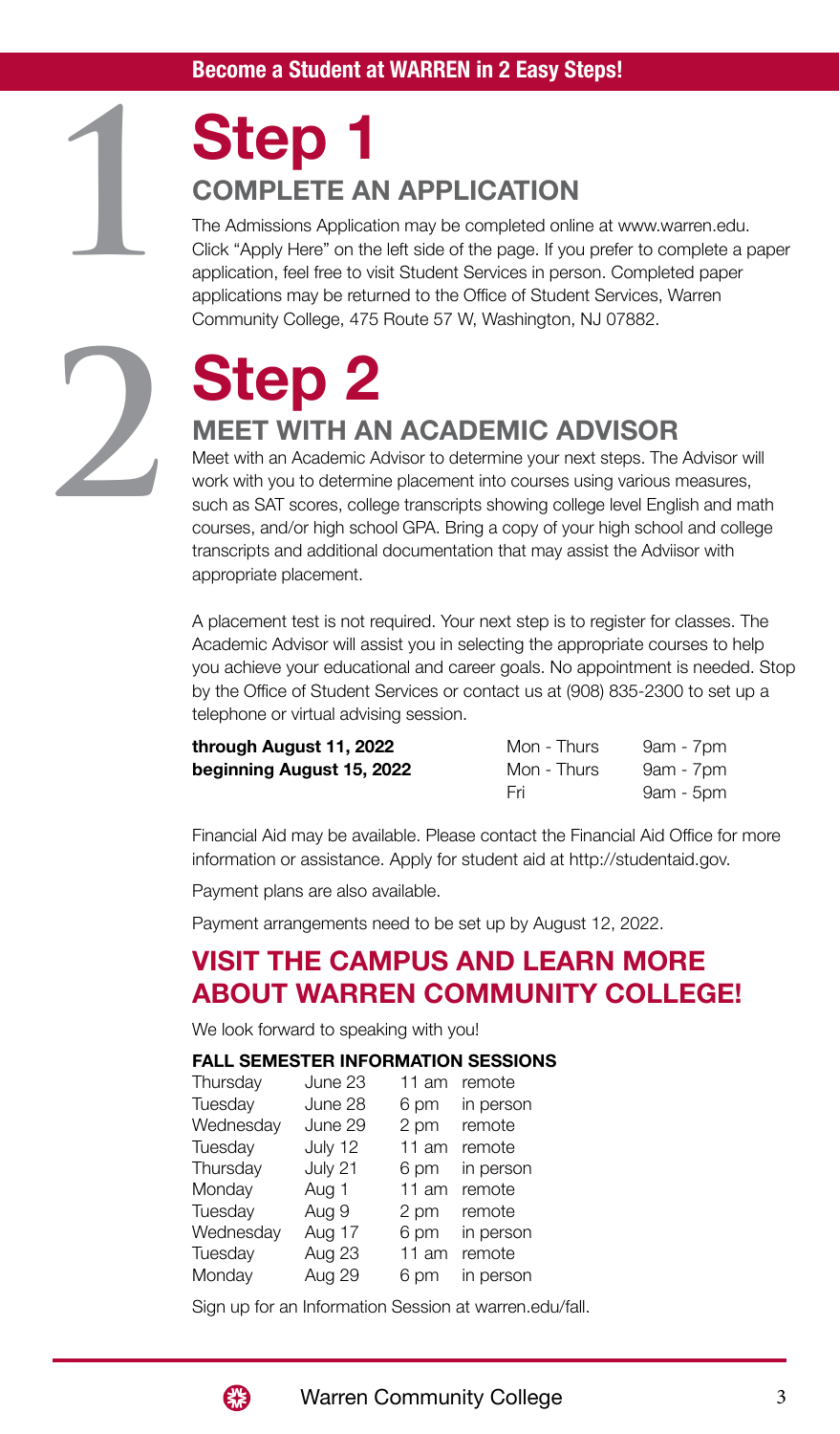

## **TEXTBOOK EXPENSES FOR FALL 2022**

Warren Community College students now have access to all learning materials for just \$140 per year through the special Cengage Unlimited subscription. Students have access to all materials electronically through Cengage. The Cengage subscription is valid for all materials for a 12-month period. Cengage expenses are included in the Spring bills (as applicable).

#### **Fall 2022 Tuition and Fees (Rates are subject to change)**

Tuition and fees are subject to change. The rates below reflect the 2021-2022 academic year charges. Please see warren.edu/tuition for complete information.

#### **PER CREDIT TUITION**

| $\begin{minipage}{0.9\linewidth} \textbf{In County} \textbf{160} \\ \textbf{Out-of-Country} \textbf{261} \\ \textbf{370} \end{minipage}$ |  |
|------------------------------------------------------------------------------------------------------------------------------------------|--|
|                                                                                                                                          |  |
|                                                                                                                                          |  |
|                                                                                                                                          |  |
| <b>PER CREDIT FEES</b>                                                                                                                   |  |
|                                                                                                                                          |  |
|                                                                                                                                          |  |
|                                                                                                                                          |  |
| <b>COURSE FEES</b>                                                                                                                       |  |
|                                                                                                                                          |  |
|                                                                                                                                          |  |
|                                                                                                                                          |  |
|                                                                                                                                          |  |
|                                                                                                                                          |  |

#### **PER YEAR LEARNING MATERIALS FEE** \$140

#### **OTHER FEES**

#### **CONTRACTUAL RATES**

Courses may be offered by contract to public service agencies such as police departments, fire departments, public school districts, municipal and county governments, and other public service organizations based on mutually agreed rates. Also, per contract, the College may waive certain fees for students participating under Senior Option agreements.

1 Includes Hunterdon County

<sup>2</sup> Semester charge applies to students whose courses are cancelled for non-payment and must be reinstated.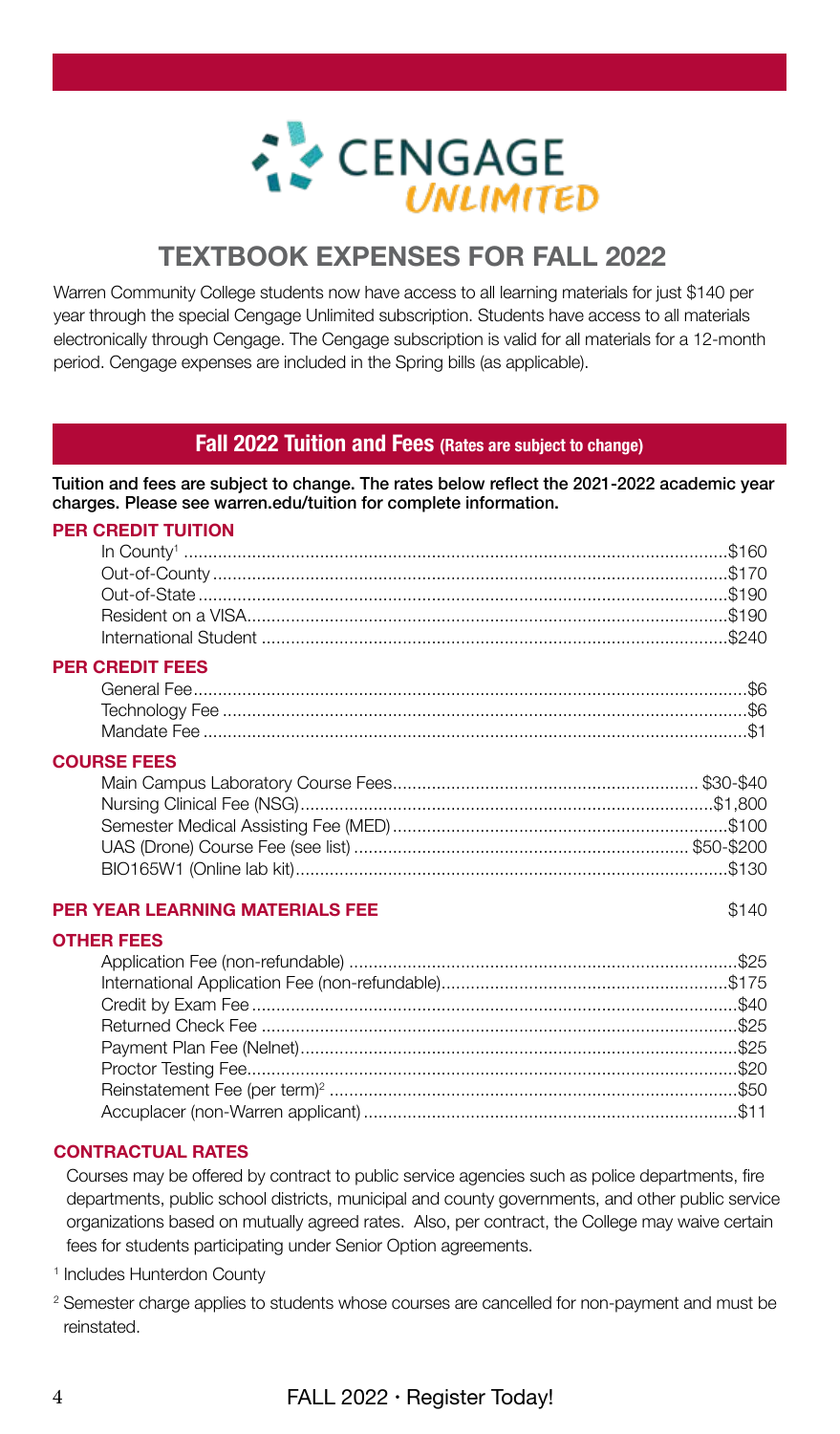| <b>Fall 2022 Academic Calendar</b>                  |                                |                                                                              |  |  |  |
|-----------------------------------------------------|--------------------------------|------------------------------------------------------------------------------|--|--|--|
|                                                     | <b>Fall 2022</b>               | Fall 2022 PowerPack*                                                         |  |  |  |
| Last Day for 100% Refund                            | Tuesday<br>September 6, 2022   | Fridav<br>October 21, 2022                                                   |  |  |  |
| <b>Classes Begin</b>                                | Wednesday<br>September 7, 2022 | Friday<br>0ctober 21,2022                                                    |  |  |  |
| Last Day to Add Classes/<br>Last Day for 80% Refund | Tuesday<br>September 13, 2022  | <b>Tuesday</b><br>October 25, 2022<br>Drop only, no adds after course begins |  |  |  |
| Last Day for 50% Refund                             | Tuesday<br>September 20, 2022  | Thursday<br>October 27, 2022                                                 |  |  |  |
| Mid-Term Grades Due                                 | Friday<br>October 28, 2022     | Not applicable                                                               |  |  |  |
| Last Day to Withdraw<br>with "W" Grade              | Friday<br>November 11, 2022    | <b>Tuesday</b><br>November 15, 2022                                          |  |  |  |
| Last Day to Withdraw<br>with a WP/WF                | Monday<br>December 12, 2022    | Friday<br>November 18, 2022                                                  |  |  |  |
| <b>Classes End</b>                                  | Thursday<br>December 22, 2022  | Sunday<br>November 20, 2022                                                  |  |  |  |
| <b>Final Grades Due</b>                             | Monday<br>January 3, 2023      | Monday<br>November 28, 2022                                                  |  |  |  |

The College reserves the right to make temporary changes in services, such as hours of operations, course delivery or grading options due to COVID-19 or other national/regional emergencies.

## **OTHER IMPORTANT DATES**

#### **LABOR DAY**

College closed - Monday, September 5, 2022

#### **FALL FACULTY/STAFF IN-SERVICE**

Friday, October 14, 2022

#### **THANKSGIVING HOLIDAY**

No classes Thursday, November 24 & Friday, November 25, 2022

College offices closed Thursday, November 24 through Sunday, November 27, 2022

#### **WINTER RECESS**

College closed - Saturday, December 24, 2022 through Monday, January 2, 2023

### **REMOTE PILOT OPERATIONS POWERPACK CLASSES**

PowerPack classes offer students the opportunity to complete a course in less than a month. While the total hours spent in the classroom remains the same, these intensive courses concentrate the in-class time into multiple weekends, depending on the class. The PowerPack class meets the following times during the designated weekends: October 21-23, November 4-6, November 18-20 FRIDAY 6pm - 9pm | SATURDAY 9am - 5pm | SUNDAY 12pm - 4pm

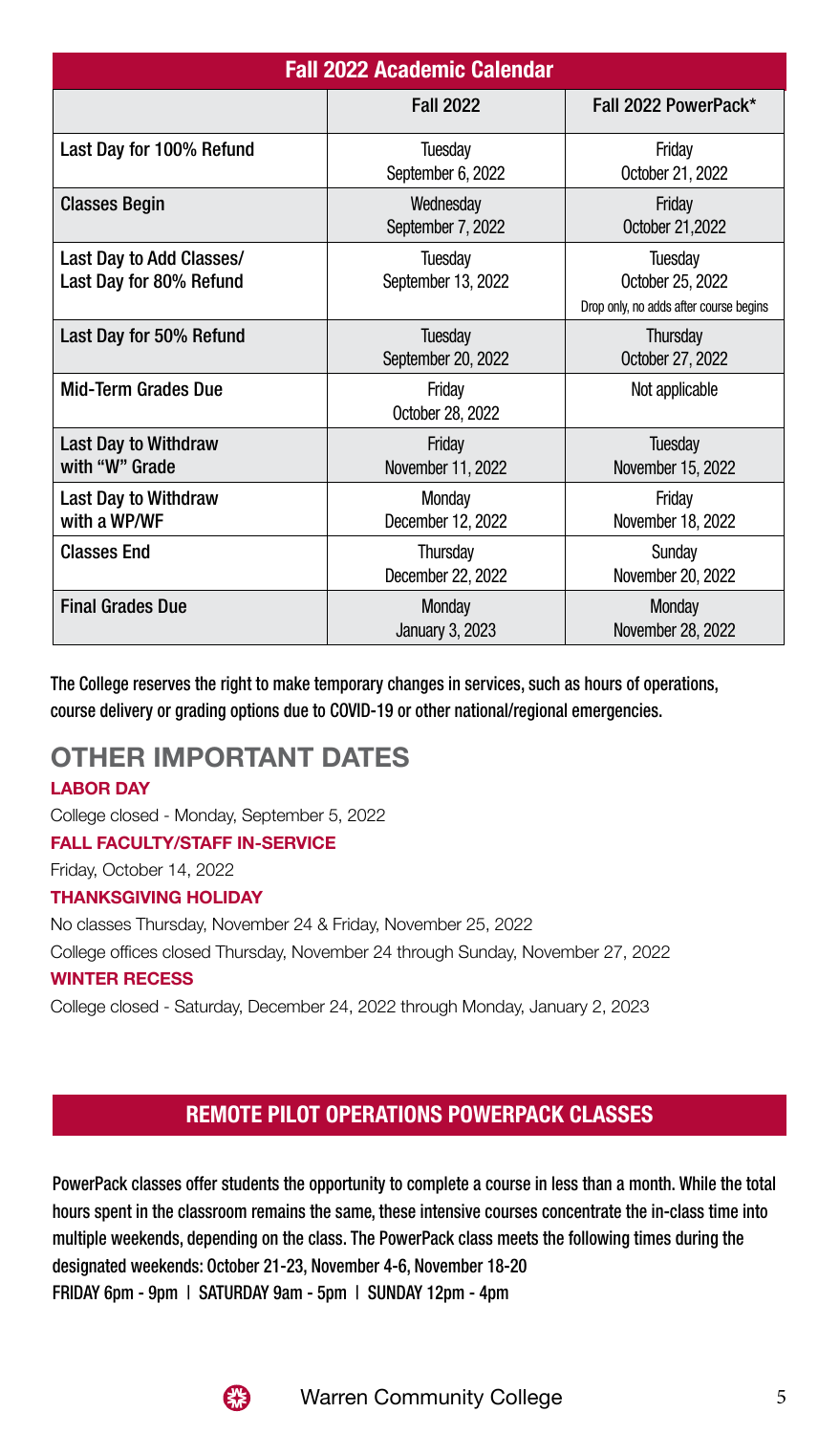#### **Fall Credit Courses**

WARREN will deliver courses in a variety of methods this spring. Classes will be offered as follows:

- Face-to-Face: These courses are taught on campus based on the days and times listed in the course schedule.
- Remote: These courses are taught virtually, using the virtual meeting software, based on the days and times listed in the course schedule.
- Distance Ed: These courses are taught fully online through MyWarren's eLearning classroom.
- Hybrid: These courses are taught in a combination of face-to-face, online, and remote activities.

#### **Go to warren.edu to view Summer Session C courses beginning July 6, 2022.**

| Course #/Section Course Title    |                                  | Days           | Time                | <b>Credits Prerequisites Fees</b> |  |
|----------------------------------|----------------------------------|----------------|---------------------|-----------------------------------|--|
| <b>ACCOUNTING</b>                |                                  |                |                     |                                   |  |
| ACC 101 D2                       | PRINCIPLES OF ACCOUNTING I       | T <sub>R</sub> | 6:00 PM - 7:20 PM   | 3                                 |  |
| ACC 101 G2                       | PRINCIPLES OF ACCOUNTING I       | T <sub>R</sub> | 2:00 PM - 3:20 PM   | 3                                 |  |
| ACC 101 U1                       | PRINCIPLES OF ACCOUNTING I       | M W            | 9:30 AM - 10:50 AM  | 3                                 |  |
| ACC 102 R2                       | PRINCIPLES OF ACCOUNTING II      | T R            | 11:00 AM - 12:20 PM | 3                                 |  |
| <b>ART</b>                       |                                  |                |                     |                                   |  |
| ART 101 R2                       | INTRODUCTION TO ART APPRECIATION | T <sub>R</sub> | 11:00 AM - 12:20 PM | 3                                 |  |
| ART 101 W1                       | INTRODUCTION TO ART APPRECIATION | Distance Ed    |                     | 3                                 |  |
| ART 105 W1                       | ART HISTORY I                    | Distance Ed    |                     | 3                                 |  |
| ART 106 U2                       | ART HISTORY II                   | T <sub>R</sub> | 9:30 AM - 10:50 AM  | 3                                 |  |
| ART 116 R1                       | 2 D DESIGN                       | M              | 11:00 AM - 2:50 PM  | 4                                 |  |
| ART 207 W1                       | INTRO TO COLOR THEORY            | Distance Ed    |                     | 4                                 |  |
| ART 211 R1                       | <b>PAINTING I</b>                | W              | 11:00 AM - 2:50 PM  | 4                                 |  |
| ART 212 R1                       | PAINTING II                      | W              | 11:00 AM - 2:50 PM  | 4                                 |  |
| <b>BIOLOGY</b>                   |                                  |                |                     |                                   |  |
| 145 U2<br><b>BIO</b>             | PRINCIPLES OF BIOLOGY            | <b>TR</b>      | 9:30 AM - 12:20 PM  | 4                                 |  |
| 150 G <sub>2</sub><br><b>BIO</b> | PRINCIPLES OF HUMAN BIOLOGY      | T <sub>R</sub> | 2:00 PM - 4:50 PM   | 4                                 |  |
| 162 G1<br><b>BIO</b>             | GENERAL BIOLOGY I                | M W            | 2:00 PM - 3:20 PM   | 4                                 |  |
|                                  | REQUIRED LAB                     | M              | 3:30 PM - 6:20 PM   |                                   |  |
| 162 M1<br><b>BIO</b>             | GENERAL BIOLOGY I                | M W            | 2:00 PM - 3:20 PM   | 4                                 |  |
|                                  | REQUIRED LAB                     | W              | 3:30 PM - 6:20 PM   |                                   |  |
| 165 W1<br><b>BIO</b>             | ENVIRONMENTAL STUDIES            | Distance Ed    |                     | 4                                 |  |
| 170 U <sub>2</sub><br><b>BIO</b> | GENERAL ECOLOGY                  | <b>TR</b>      | 9:30 AM - 12:20 PM  | 4                                 |  |
| <b>BIO</b><br>200 B1             | <b>GENETICS</b>                  | F              | 9:30 AM - 12:20 PM  | 4                                 |  |
| 262 C1<br><b>BIO</b>             | ANATOMY & PHYSIOLOGY I           | T <sub>R</sub> | 5:00 PM - 7:50 PM   | $\overline{4}$                    |  |

\* See prerequisites or co-requisites for this course in the online course schedule at www.warren.edu/course-schedule/.  $R =$ Thursday  $\blacklozenge$  = Lab Fees Apply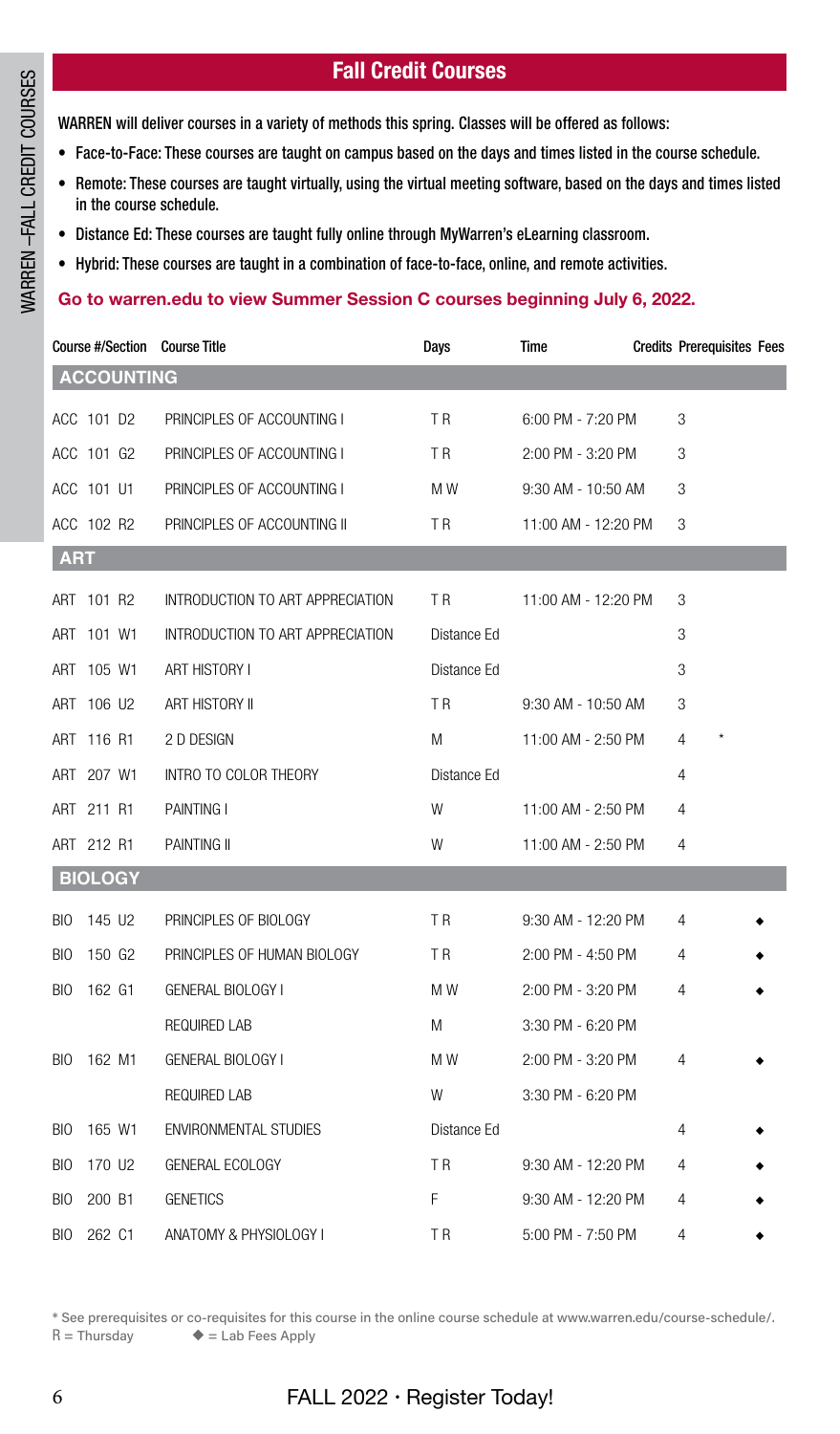|     | <b>Fall Credit Courses</b> |                               |                |                    |  |                                   |  |  |
|-----|----------------------------|-------------------------------|----------------|--------------------|--|-----------------------------------|--|--|
|     |                            | Course #/Section Course Title | Days           | Time               |  | <b>Credits Prerequisites Fees</b> |  |  |
| BIO | 262 G2                     | ANATOMY & PHYSIOLOGY I        | T R            | 2:00 PM - 4:50 PM  |  | 4                                 |  |  |
| BIO | 262 U1                     | ANATOMY & PHYSIOLOGY I        | M W            | 9:30 AM - 10:50 AM |  | 4                                 |  |  |
|     |                            | REQUIRED LAB                  | M              | 11:00 AM - 1:50 PM |  |                                   |  |  |
| BIO | 262 U3                     | ANATOMY & PHYSIOLOGY I        | M W            | 9:30 AM - 10:50 AM |  | 4                                 |  |  |
|     |                            | REQUIRED LAB                  | W              | 11:00 AM - 1:50 PM |  |                                   |  |  |
| BIO | 263 C <sub>3</sub>         | ANATOMY & PHYSIOLOGY II       | T R            | 5:00 PM - 7:50 PM  |  | 4                                 |  |  |
| BIO | 263 U <sub>2</sub>         | ANATOMY & PHYSIOLOGY II       | T <sub>R</sub> | 9:30 AM - 12:20 PM |  | 4                                 |  |  |
| BIO | 264 01                     | MICROBIOLOGY                  | M W            | 12:30 PM - 1:50 PM |  | 4                                 |  |  |
|     |                            | REQUIRED LAB                  | W              | 2:00 PM - 4:50 PM  |  |                                   |  |  |
|     | <b>BUSINESS</b>            |                               |                |                    |  |                                   |  |  |
|     | BUS 120 C1                 | BUSINESS ORGANIZATION & MGMT  | T <sub>R</sub> | 6:00 PM - 7:20 PM  |  | 3                                 |  |  |
|     | BUS 120 G2                 | BUSINESS ORGANIZATION & MGMT  | TR.            | 2:00 PM - 3:20 PM  |  | 3                                 |  |  |
|     | BUS 120 W1                 | BUSINESS ORGANIZATION & MGMT  | Distance Ed    |                    |  | 3                                 |  |  |
|     | BUS 122 W1                 | <b>BUSINESS LAW I</b>         | Distance Ed    |                    |  | 3                                 |  |  |
|     | BUS 124 01                 | PRINCIPLES OF MANAGEMENT      | M W            | 12:30 PM - 1:50 PM |  | 3                                 |  |  |
|     | BUS 201 W1                 | PRINCIPLES OF MARKETING       | Distance Ed    |                    |  | 3                                 |  |  |
|     | BUS 201 W2                 | PRINCIPLES OF MARKETING       | Distance Ed    |                    |  | 3                                 |  |  |
|     | BUS 228 U1                 | PRINCIPLES OF FINANCE         | M W            | 9:30 AM - 10:50 AM |  | 3                                 |  |  |
|     | BUS 255 D2                 | INTRODUCTION TO E COMMERCE    | T R            | 6:00 PM - 7:20 PM  |  | 3                                 |  |  |
|     | BUS 271 51                 | REMOTE PILOT OPERATIONS       | 3 weekends     |                    |  | 3                                 |  |  |
|     |                            |                               | F              | 6:00 PM - 9:00 PM  |  |                                   |  |  |
|     |                            |                               | SAT            | 9:00 AM - 5:00 PM  |  |                                   |  |  |
|     |                            |                               | SUN            | 12:00 PM - 4:00 PM |  |                                   |  |  |
|     | <b>CHEMISTRY</b>           |                               |                |                    |  |                                   |  |  |
|     | CHE 110 C3                 | INTRODUCTORY CHEMISTRY        | T R            | 5:00 PM - 7:50 PM  |  | 4                                 |  |  |
|     | CHE 110 G1                 | INTRODUCTORY CHEMISTRY        | M W            | 2:00 PM - 4:50 PM  |  | 4                                 |  |  |
|     | CHE 110 U2                 | INTRODUCTORY CHEMISTRY        | TR.            | 9:30 AM - 10:50 AM |  | 4                                 |  |  |
|     |                            | REQUIRED LAB                  | T.             | 11:00 AM - 1:50 PM |  |                                   |  |  |
|     | CHE 164 U1                 | <b>GENERAL CHEMISTRY I</b>    | M W            | 9:30 AM - 10:50 AM |  | 4                                 |  |  |
|     |                            | REQUIRED LAB                  | M              | 11:00 AM - 1:50 PM |  |                                   |  |  |
|     | CHE 164 U3                 | <b>GENERAL CHEMISTRY I</b>    | M W            | 9:30 AM - 10:50 AM |  | 4                                 |  |  |
|     |                            | REQUIRED LAB                  | W              | 11:00 AM - 1:50 PM |  |                                   |  |  |
|     | CHE 210 G2                 | ORGANIC CHEMISTRY I           | T R            | 2:00 PM - 4:50 PM  |  | 4                                 |  |  |



WARREN – FALL CREDIT COURSES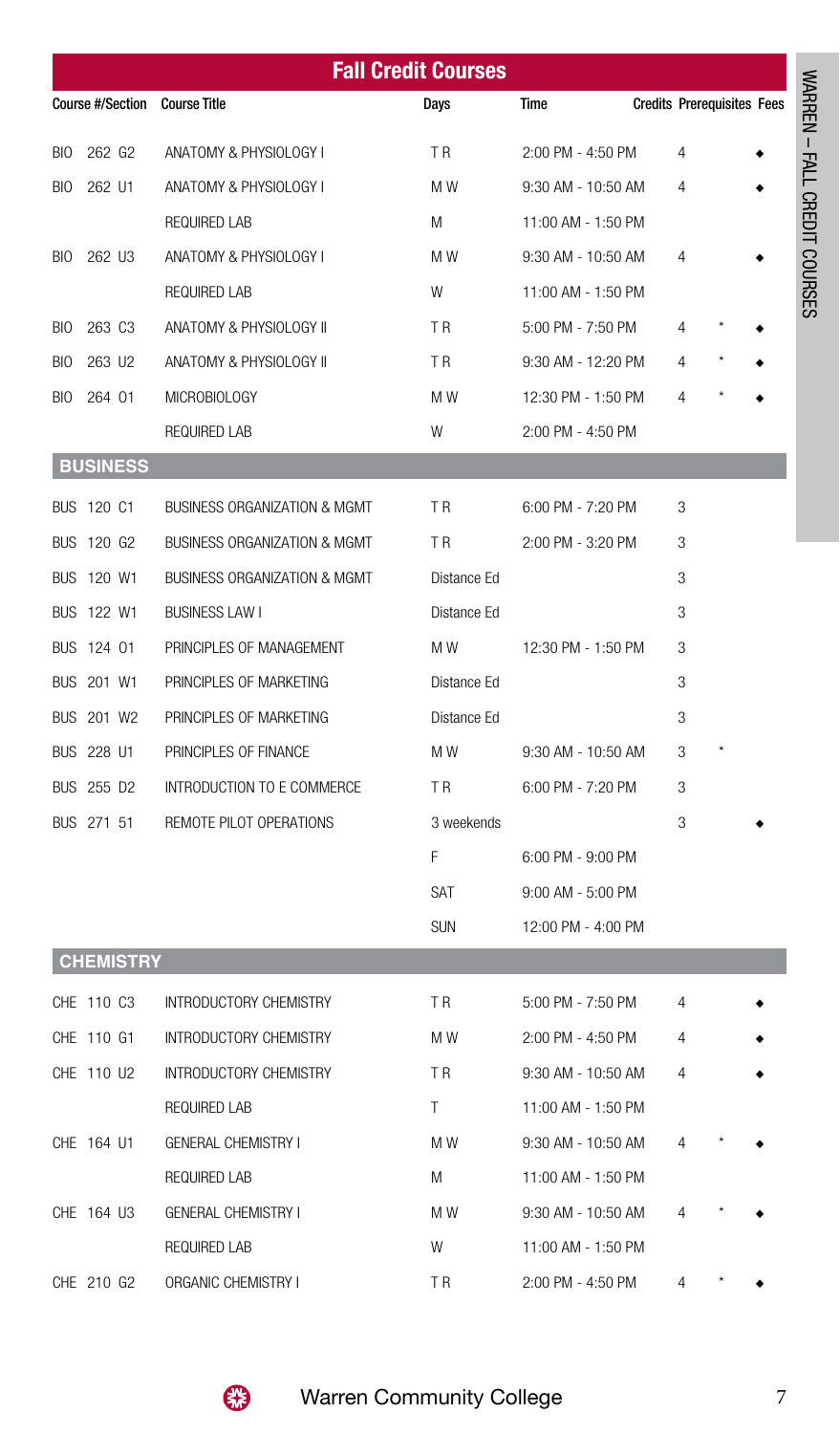|                               | <b>Fall Credit Courses</b>       |                |                      |                                   |  |  |  |
|-------------------------------|----------------------------------|----------------|----------------------|-----------------------------------|--|--|--|
| Course #/Section Course Title |                                  | Days           | Time                 | <b>Credits Prerequisites Fees</b> |  |  |  |
| <b>COMMUNICATIONS</b>         |                                  |                |                      |                                   |  |  |  |
| COM 101 W1                    | INTRODUCTION TO MASS MEDIA       | Distance Ed    |                      | 3                                 |  |  |  |
| COM 105 G2                    | INTERPERSONAL COMMUNICATION      | T R            | 2:00 PM - 3:20 PM    | 3                                 |  |  |  |
| COM 105 R1                    | INTERPERSONAL COMMUNICATION      | M W            | 11:00 AM - 12:20 PM  | 3                                 |  |  |  |
| COM 105 U1                    | INTERPERSONAL COMMUNICATION      | M W            | 9:30 AM - 10:50 AM   | 3                                 |  |  |  |
| COM 105 W1                    | INTERPERSONAL COMMUNICATION      | Distance Ed    |                      | 3                                 |  |  |  |
| COM 105 W2                    | INTERPERSONAL COMMUNICATION      | Distance Ed    |                      | 3                                 |  |  |  |
| COM 143 02                    | <b>SPEECH</b>                    | T <sub>R</sub> | 12:30 PM - 1:50 PM   | 3                                 |  |  |  |
| COM 143 R1                    | <b>SPEECH</b>                    | M W            | 11:00 AM - 12:20 PM  | 3                                 |  |  |  |
| <b>COMPUTER SCIENCE</b>       |                                  |                |                      |                                   |  |  |  |
| CSC 102 M1                    | INTRODUCTION TO TECHNOLOGY       | W              | 2:00 PM - 3:50 PM    | 2                                 |  |  |  |
| CSC 102 W1                    | INTRODUCTION TO TECHNOLOGY       | Distance Ed    |                      | 2                                 |  |  |  |
| CSC 102 W2                    | INTRODUCTION TO TECHNOLOGY       | Distance Ed    |                      | 2                                 |  |  |  |
| CSC 102 X1                    | INTRODUCTION TO TECHNOLOGY       | M              | $9:00$ AM - 10:50 AM | 2                                 |  |  |  |
| CSC 103 W1                    | INTRODUCTION TO COMPUTING        | Distance Ed    |                      | 3                                 |  |  |  |
| CSC 103 W2                    | INTRODUCTION TO COMPUTING        | Distance Ed    |                      | 3                                 |  |  |  |
| CSC 122 W1                    | PROGRAMMING II                   | Distance Ed    |                      | $\star$<br>3                      |  |  |  |
| CSC 230 W1                    | WEBSITE DESIGN & DEVELOPMENT     | Distance Ed    |                      | $^{\star}$<br>3                   |  |  |  |
| <b>CRIMINAL JUSTICE</b>       |                                  |                |                      |                                   |  |  |  |
| CRJ 105 R2                    | INTRODUCTION TO CRIMINAL JUSTICE | TR             | 11:00 AM - 12:20 PM  | 3                                 |  |  |  |
| CRJ 130 02                    | CRIMINAL LAW                     | T R            | 12:30 PM - 1:50 PM   | 3                                 |  |  |  |
| CRJ 160 W1                    | POLICE & THE COMMUNITY           | Distance Ed    |                      | $\star$<br>3                      |  |  |  |
| CRJ 220 W1                    | CRIM JUST ORGAN: ADMIN & MAGMT   | Distance Ed    |                      | 3                                 |  |  |  |
| CRJ 271 51                    | REMOTE PILOT OPERATIONS          | 3 weekends     |                      | 3                                 |  |  |  |
|                               |                                  | F.             | 6:00 PM - 9:00 PM    |                                   |  |  |  |
|                               |                                  | SAT            | 9:00 AM - 5:00 PM    |                                   |  |  |  |
|                               |                                  | <b>SUN</b>     | 12:00 PM - 4:00 PM   |                                   |  |  |  |
| <b>ECONOMICS</b>              |                                  |                |                      |                                   |  |  |  |
| ECO 188 01                    | <b>MACROECONOMICS</b>            | M W            | 12:30 PM - 1:50 PM   | 3                                 |  |  |  |
| ECO 188 W1                    | <b>MACROECONOMICS</b>            | Distance Ed    |                      | 3                                 |  |  |  |
| ECO 188 W2                    | MACROECONOMICS                   | Distance Ed    |                      | 3                                 |  |  |  |

\* See prerequisites or co-requisites for this course in the online course schedule at www.warren.edu/course-schedule/.<br>R = Thursday  $\bullet$  = Lab Fees Apply  $\blacklozenge$  = Lab Fees Apply

WARREN –FALL CREDIT COURSES

WARREN-FALL CREDIT COURSES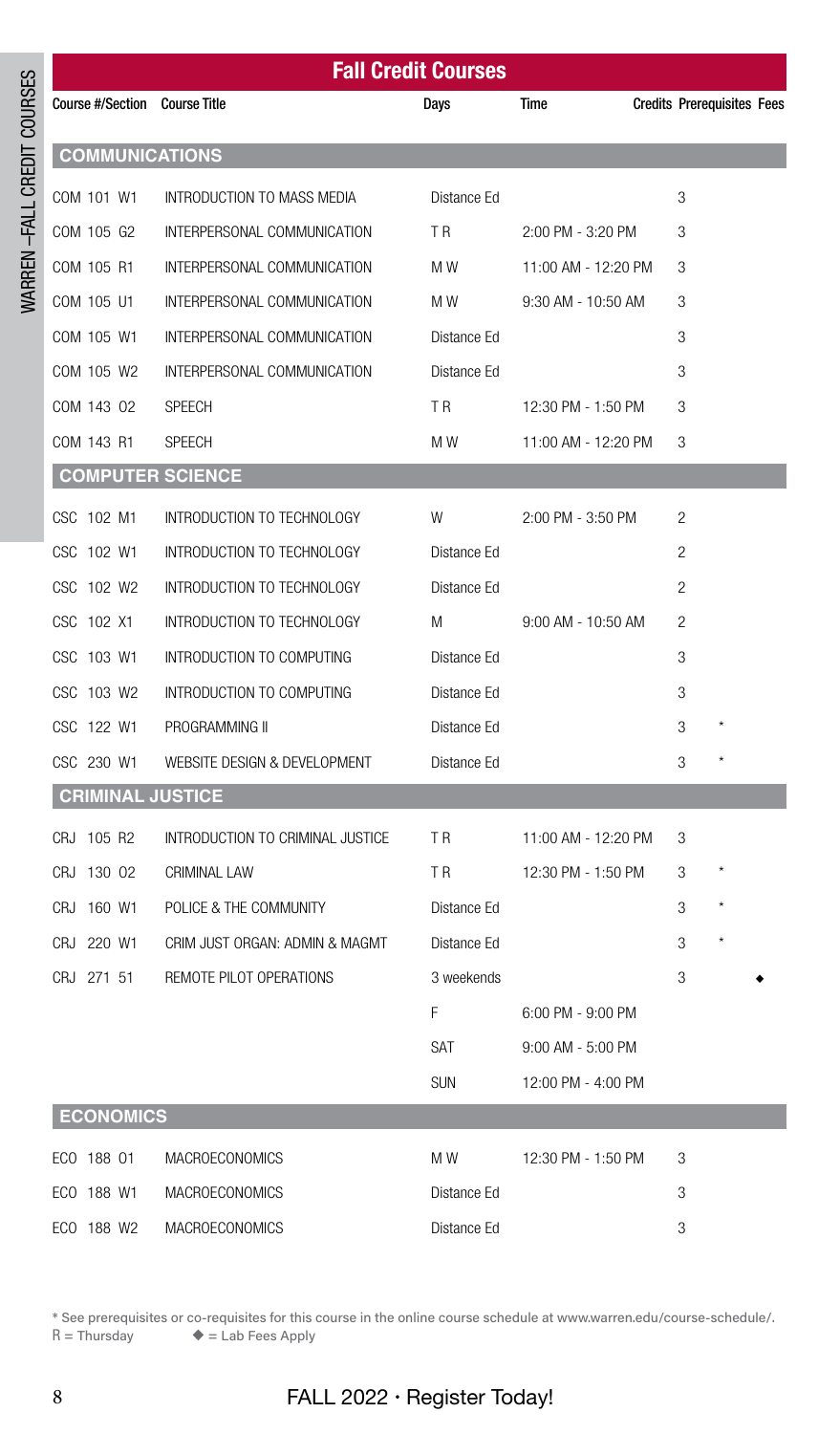|                               | <b>Fall Credit Courses</b>                           |                |                     |                                   |                              |  |
|-------------------------------|------------------------------------------------------|----------------|---------------------|-----------------------------------|------------------------------|--|
| Course #/Section Course Title |                                                      | Days           | Time                | <b>Credits Prerequisites Fees</b> |                              |  |
| <b>EDUCATION</b>              |                                                      |                |                     |                                   | WARREN - FALL CREDIT COURSES |  |
| EDU 110 R2                    | FOUNDATIONS OF EDUCATION                             | <b>TR</b>      | 11:00 AM - 12:20 PM | 3                                 |                              |  |
| EDU 284 W1                    | EDUCATIONAL PSYCHOLOGY                               | Distance Ed    |                     | 3                                 |                              |  |
| <b>ENGLISH</b>                |                                                      |                |                     |                                   |                              |  |
| ENG 140 C1                    | <b>ENGLISH COMPOSITION I</b>                         | T <sub>R</sub> | 6:00 PM - 7:20 PM   | 3                                 |                              |  |
| ENG 140 G1                    | <b>ENGLISH COMPOSITION I</b>                         | M W            | 2:00 PM - 3:20 PM   | 3                                 |                              |  |
| ENG 140 G2                    | <b>ENGLISH COMPOSITION I</b>                         | T <sub>R</sub> | 2:00 PM - 3:20 PM   | 3                                 |                              |  |
| ENG 140 01                    | <b>ENGLISH COMPOSITION I</b>                         | M W            | 12:30 PM - 1:50 PM  | 3                                 |                              |  |
| ENG 140 R1                    | <b>ENGLISH COMPOSITION I</b>                         | M W            | 11:00 AM - 12:20 PM | 3                                 |                              |  |
| ENG 140 R2                    | <b>ENGLISH COMPOSITION I</b>                         | T R            | 11:00 AM - 12:20 PM | 3                                 |                              |  |
| ENG 140 R3                    | <b>ENGLISH COMPOSITION I</b>                         | T <sub>R</sub> | 11:00 AM - 12:20 PM | 3                                 |                              |  |
| ENG 140 U1                    | <b>ENGLISH COMPOSITION I</b>                         | M W            | 9:30 AM - 10:50 AM  | 3                                 |                              |  |
| ENG 140 U2                    | <b>ENGLISH COMPOSITION I</b>                         | T <sub>R</sub> | 9:30 AM - 10:50 AM  | 3                                 |                              |  |
| ENG 140 W1                    | <b>ENGLISH COMPOSITION I</b>                         | Distance Ed    |                     | 3                                 |                              |  |
| ENG 141 R1                    | ENGLISH COMPOSITION II                               | M W            | 11:00 AM - 12:20 PM | 3                                 |                              |  |
| ENG 141 U2                    | ENGLISH COMPOSITION II                               | T <sub>R</sub> | 9:30 AM - 10:50 AM  | 3                                 |                              |  |
| ENG 141 W1                    | ENGLISH COMPOSITION II                               | Distance Ed    |                     | 3                                 |                              |  |
|                               | ENGLISH COMPOSITION II                               | Distance Ed    |                     | 3                                 |                              |  |
| ENG 141 W2                    |                                                      |                |                     |                                   |                              |  |
| ENG 144 D2                    | CREATIVE WRITING POETRY WKSHP<br>Phillipsburg Campus | M              | 5:30 PM - 8:20 PM   | 3                                 |                              |  |
| ENG 242 W1                    | <b>WOMENS LITERATURE</b>                             | Distance Ed    |                     | 3                                 |                              |  |
| <b>FOREIGN LANGUAGE</b>       |                                                      |                |                     |                                   |                              |  |
| FOR 101 F1                    | BEGINNING SPANISH I                                  | M W            | 3:30 PM - 4:50 PM   |                                   |                              |  |
| <b>GEOGRAPHY</b>              |                                                      |                |                     |                                   |                              |  |
| GEO 105 W1                    | CULTURAL GEOGRAPHY                                   | Distance Ed    |                     | 3                                 |                              |  |
| <b>GRAPHIC DESIGN</b>         |                                                      |                |                     |                                   |                              |  |
| GRD 121 R2                    | COMPUTER GRAPHICS I                                  | T R            | 10:30 AM - 12:20 PM | 3                                 |                              |  |
| GRD 131 G2                    | <b>GRAPHIC DESIGN I</b>                              | T R            | 2:00 PM - 3:50 PM   | 3                                 |                              |  |
| <b>HISTORY</b>                |                                                      |                |                     |                                   |                              |  |
| 101 R1<br>HIS                 | WESTERN CIVILIZATION I                               | M W            | 11:00 AM - 12:20 PM | 3                                 |                              |  |
| 101 W1<br>HIS                 | <b>WESTERN CIVILIZATION I</b>                        | Distance Ed    |                     | 3                                 |                              |  |
| 102 U1<br>HIS                 | WESTERN CIVILIZATION II                              | M W            | 9:30 AM - 10:50 AM  | 3                                 |                              |  |
| <b>HIS</b><br>102 W1          | WESTERN CIVILIZATION II                              | Distance Ed    |                     | 3                                 |                              |  |

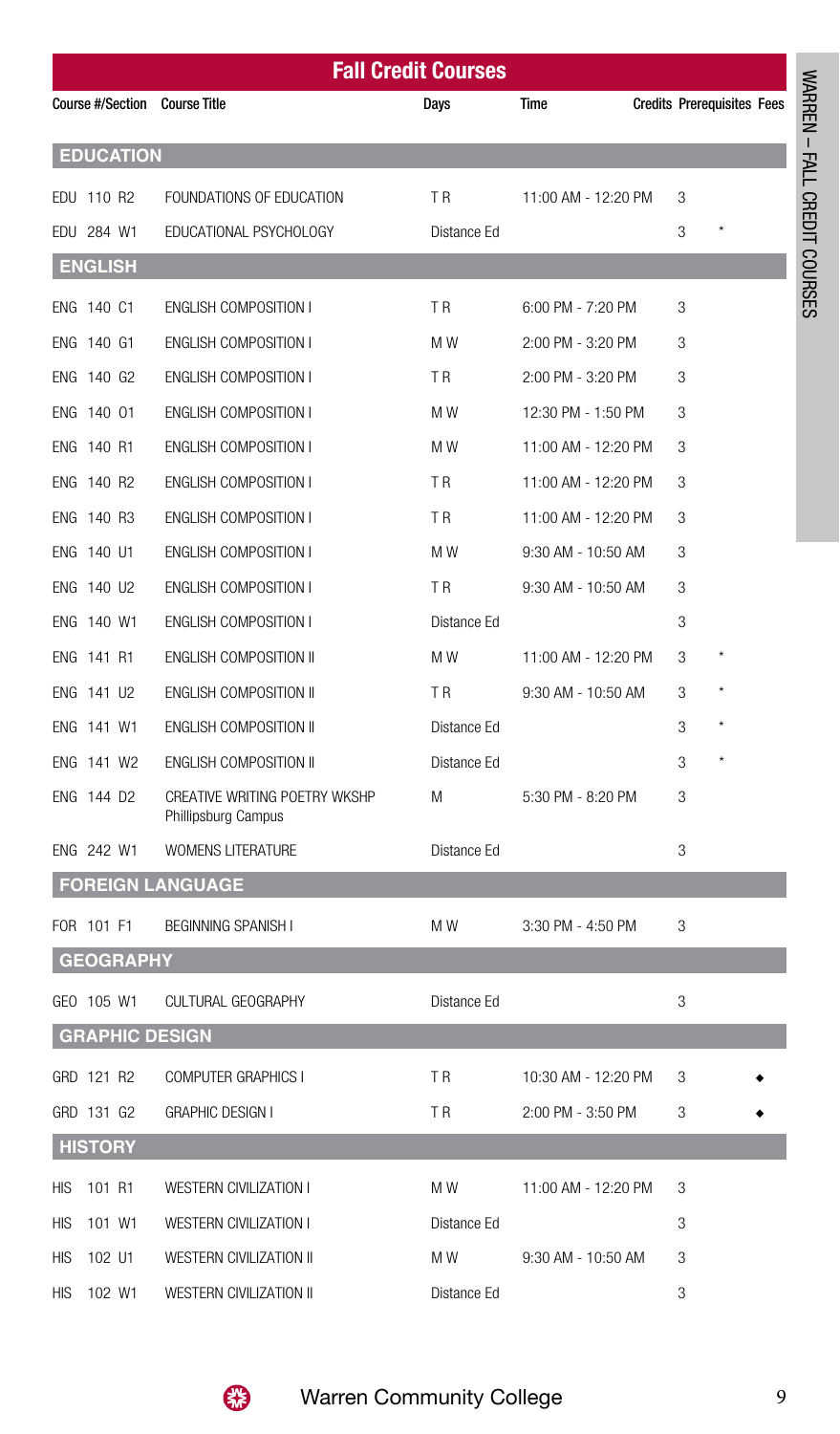|                            | <b>Fall Credit Courses</b> |                    |                                                                 |                |                      |                                   |
|----------------------------|----------------------------|--------------------|-----------------------------------------------------------------|----------------|----------------------|-----------------------------------|
|                            |                            |                    | Course #/Section Course Title                                   | Days           | Time                 | <b>Credits Prerequisites Fees</b> |
| WARREN-FALL CREDIT COURSES | HIS                        | 113 C4             | AMERICAN HISTORY I                                              | T.             | 5:00 PM - 7:50 PM    | 3                                 |
|                            | HIS                        | 113 R2             | AMERICAN HISTORY I                                              | T <sub>R</sub> | 11:00 AM - 12:20 PM  | 3                                 |
|                            | <b>HIS</b>                 | 113 01             | AMERICAN HISTORY I                                              | M W            | 12:30 PM - 1:50 PM   | 3                                 |
|                            | <b>HIS</b>                 | 113 W1             | AMERICAN HISTORY I                                              | Distance Ed    |                      | 3                                 |
|                            | <b>HIS</b>                 | 114 W1             | AMERICAN HISTORY II                                             | Distance Ed    |                      | 3                                 |
|                            | HIS                        | 250 01             | 20TH CENTURY GLOBAL HISTORY                                     | M W            | 12:30 PM - 1:50 PM   | 3                                 |
|                            |                            | <b>MATHEMATICS</b> |                                                                 |                |                      |                                   |
|                            |                            | MAT 104 W1         | <b>TECHNICAL MATH</b>                                           | Distance Ed    |                      | 3                                 |
|                            |                            | MAT 110 W1         | TOPICS OF MATHEMATICS                                           | Distance Ed    |                      | 3                                 |
|                            |                            | MAT 111 R1         | MATH ANALYSIS FOR BUSINESS & ECON                               | M W            | 11:00 AM - 12:20 PM  | 3                                 |
|                            |                            | MAT 111 W1         | MATH ANALYSIS FOR BUSINESS & ECON                               | Distance Ed    |                      | 3                                 |
|                            |                            | MAT 131 C3         | <b>COLLEGE ALGEBRA</b>                                          | M W            | 5:00 PM - 6:20 PM    | 3                                 |
|                            |                            | MAT 131 F2         | COLLEGE ALGEBRA                                                 | T R            | 3:30 PM - 4:50 PM    | 3                                 |
|                            |                            | MAT 131 01         | COLLEGE ALGEBRA                                                 | M W            | 12:30 PM - 1:50 PM   | 3                                 |
|                            |                            | MAT 131 W1         | COLLEGE ALGEBRA                                                 | Distance Ed    |                      | 3                                 |
|                            |                            | MAT 141 U2         | PRE-CALCULUS                                                    | T R            | 9:30 AM - 10:50 AM   | 3                                 |
|                            |                            | MAT 150 U2         | ELEMENTS OF STATISTICS                                          | T R            | 9:30 AM - 10:50 AM   | 3                                 |
|                            |                            | MAT 151 01         | <b>STATISTICS</b>                                               | M W            | 12:30 PM - 1:50 PM   | 3                                 |
|                            |                            | MAT 151 R2         | <b>STATISTICS</b>                                               | T R            | 11:00 AM - 12:20 PM  | 3                                 |
|                            |                            | MAT 151 W1         | <b>STATISTICS</b>                                               | Distance Ed    |                      | 3                                 |
|                            |                            | MAT 201 X1         | CALCULUS I                                                      | M W            | $9:00$ AM - 10:50 AM | 4                                 |
|                            |                            |                    | MEDICAL ASSISTING (September 7, 2022 - January 20, 2023)        |                |                      |                                   |
|                            |                            | MED 176 B1         | ANATOMY, PHYSIOLOGY, PATHOLOGY                                  | F              | 8:30 AM - 12:00 PM   | 3                                 |
|                            |                            | MED 177 B2         | MEDICAL TERMINOLOGY                                             | F              | 1:00 PM - 4:30 PM    | 3                                 |
|                            |                            | MED 178 Y2         | PHARMACOLOGY & MEDICATION ADMINIS                               | Τ              | 8:30 AM - 12:00 PM   | $\star$<br>3                      |
|                            |                            | MED 179 Q2         | THERAPEUTIC COMMUNICATIONS                                      | Τ              | 1:00 PM - 4:30 PM    | 3                                 |
|                            |                            | MED 180 Y1         | MEDICAL OFFICE LABORATORY                                       | W              | 8:30 AM - 12:00 PM   | 3                                 |
|                            |                            | MED 181 Q1         | CLINICAL ASSISTING                                              | W              | 1:00 PM - 4:30 PM    | 3                                 |
|                            |                            | MED 182 Y2         | <b>HEALTH CARE LAW &amp; ETHICS</b><br><b>Washington Campus</b> | R              | 9:00 AM - 12:30 PM   | 3                                 |
|                            |                            | MED 185 Q1         | INSURANCE/CODING/MANAGED CARE                                   | M              | 8:30 AM - 12:00 PM   | 3                                 |
|                            |                            | MED 186 Y1         | MEDICAL OFFICE PROCEDURES                                       | M              | 1:00 PM - 4:30 PM    | 3                                 |
|                            |                            | MED 187 Q2         | COMPUTERIZED OFFICE PROCEDURES<br><b>Washington Campus</b>      | R              | 1:00 PM - 4:30 PM    | 3                                 |

\* See prerequisites or co-requisites for this course in the online course schedule at www.warren.edu/course-schedule/.<br>R = Thursday  $\bullet$  = Lab Fees Apply  $\blacklozenge$  = Lab Fees Apply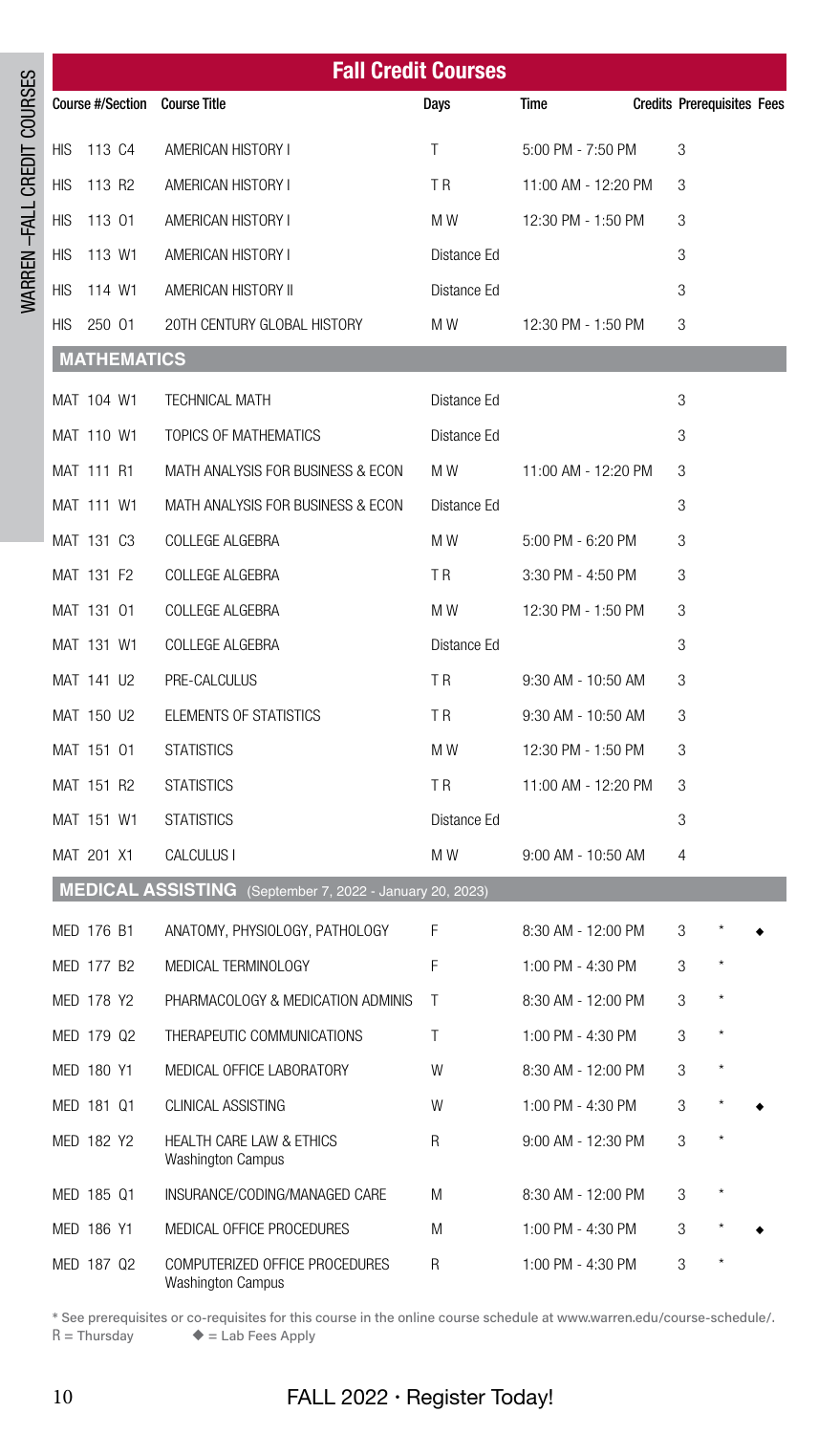|            | <b>Fall Credit Courses</b> |                   |                                        |                |                       |  |                                   |  |
|------------|----------------------------|-------------------|----------------------------------------|----------------|-----------------------|--|-----------------------------------|--|
|            |                            |                   | Course #/Section Course Title          | <b>Days</b>    | Time                  |  | <b>Credits Prerequisites Fees</b> |  |
|            |                            |                   | <b>NURSE EDUCATION</b>                 |                |                       |  |                                   |  |
|            | NSG 101 Y1                 |                   | NURSING I                              | M              | $9:00$ AM - $3:00$ PM |  | 6                                 |  |
|            | NSG 102 Y1                 |                   | NURSING II                             | T              | $9:00$ AM - 12:00 PM  |  | 1                                 |  |
|            | NSG 204 Y1                 |                   | NURSING IV                             | M T            | 9:00 AM - 12:30 PM    |  | 8                                 |  |
|            |                            | <b>PHILOSOPHY</b> |                                        |                |                       |  |                                   |  |
| PHI        | 101 02                     |                   | INTRODUCTION TO PHILOSOPHY             | T <sub>R</sub> | 12:30 PM - 1:50 PM    |  | 3                                 |  |
| PHI        | 101 R1                     |                   | INTRODUCTION TO PHILOSOPHY             | M W            | 11:00 AM - 12:20 PM   |  | 3                                 |  |
| PHI        | 101 W1                     |                   | INTRODUCTION TO PHILOSOPHY             | Distance Ed    |                       |  | 3                                 |  |
| PHI        | 102 W1                     |                   | ETHICS & MORAL PROBLEMS                | Distance Ed    |                       |  | 3                                 |  |
| PHI        | 251 W1                     |                   | PERSPECTIVES ON DEATH & DYING          | Distance Ed    |                       |  | 3                                 |  |
|            |                            |                   | <b>POLITCAL SCIENCE</b>                |                |                       |  |                                   |  |
|            | POL 101 01                 |                   | INTRO TO AMERICAN GOVERNMENT           | M W            | 12:30 PM - 1:50 PM    |  | 3                                 |  |
|            | POL 115 R1                 |                   | STATE AND LOCAL GOVERNMENT             | M W            | 11:00 AM - 12:20 PM   |  | 3                                 |  |
|            |                            | <b>PSYCHOLOGY</b> |                                        |                |                       |  |                                   |  |
|            | PSY 101 C2                 |                   | INTRODUCTION TO PSYCHOLOGY             | T <sub>R</sub> | 6:00 PM - 7:20 PM     |  | 3                                 |  |
| <b>PSY</b> | 101 01                     |                   | INTRODUCTION TO PSYCHOLOGY             | M W            | 12:30 PM - 1:50 PM    |  | 3                                 |  |
|            | PSY 101 02                 |                   | INTRODUCTION TO PSYCHOLOGY             | T R            | 12:30 PM - 1:50 PM    |  | 3                                 |  |
| <b>PSY</b> | 101 U1                     |                   | INTRODUCTION TO PSYCHOLOGY             | M W            | 9:30 AM - 10:50 AM    |  | 3                                 |  |
|            | PSY 101 U2                 |                   | INTRODUCTION TO PSYCHOLOGY             | T R            | 9:30 AM - 10:50 AM    |  | 3                                 |  |
| PSY        | 101 W1                     |                   | INTRODUCTION TO PSYCHOLOGY             | Distance Ed    |                       |  | 3                                 |  |
| <b>PSY</b> | 120 W1                     |                   | CHILD GROWTH AND DEVELOPMENT           | Distance Ed    |                       |  | 3                                 |  |
|            | PSY 175 W1                 |                   | HUMAN GROWTH AND DEVELOPMENT           | Distance Ed    |                       |  | 3                                 |  |
|            | PSY 175 W2                 |                   | HUMAN GROWTH AND DEVELOPMENT           | Distance Ed    |                       |  | $^{\star}$<br>3                   |  |
|            | PSY 183 W1                 |                   | SOCIAL PSYCHOLOGY                      | Distance Ed    |                       |  | 3                                 |  |
|            | PSY 250 W1                 |                   | INTRODUCTION TO ADDICTIONS             | Distance Ed    |                       |  | 3                                 |  |
|            | PSY 251 W1                 |                   | PERSPECTIVES ON DEATH & DYING          | Distance Ed    |                       |  | 3                                 |  |
|            | PSY 252 U2                 |                   | ASSESSMENT & TREATMENT OF ADDICTION TH |                | 9:30 AM - 10:50 AM    |  | 3                                 |  |
|            | PSY 253 R2                 |                   | INTERVIEWING AND COUNSELING SKILLS     | T R            | 11:00 AM - 12:20 PM   |  | 3                                 |  |
|            | PSY 280 U2                 |                   | ABNORMAL PSYCHOLOGY                    | T R            | 9:30 AM - 10:50 AM    |  | 3                                 |  |
|            | PSY 284 W1                 |                   | EDUCATIONAL PSYCHOLOGY                 | Distance Ed    |                       |  | 3                                 |  |



WARREN – FALL CREDIT COURSES

WARREN - FALL CREDIT COURSES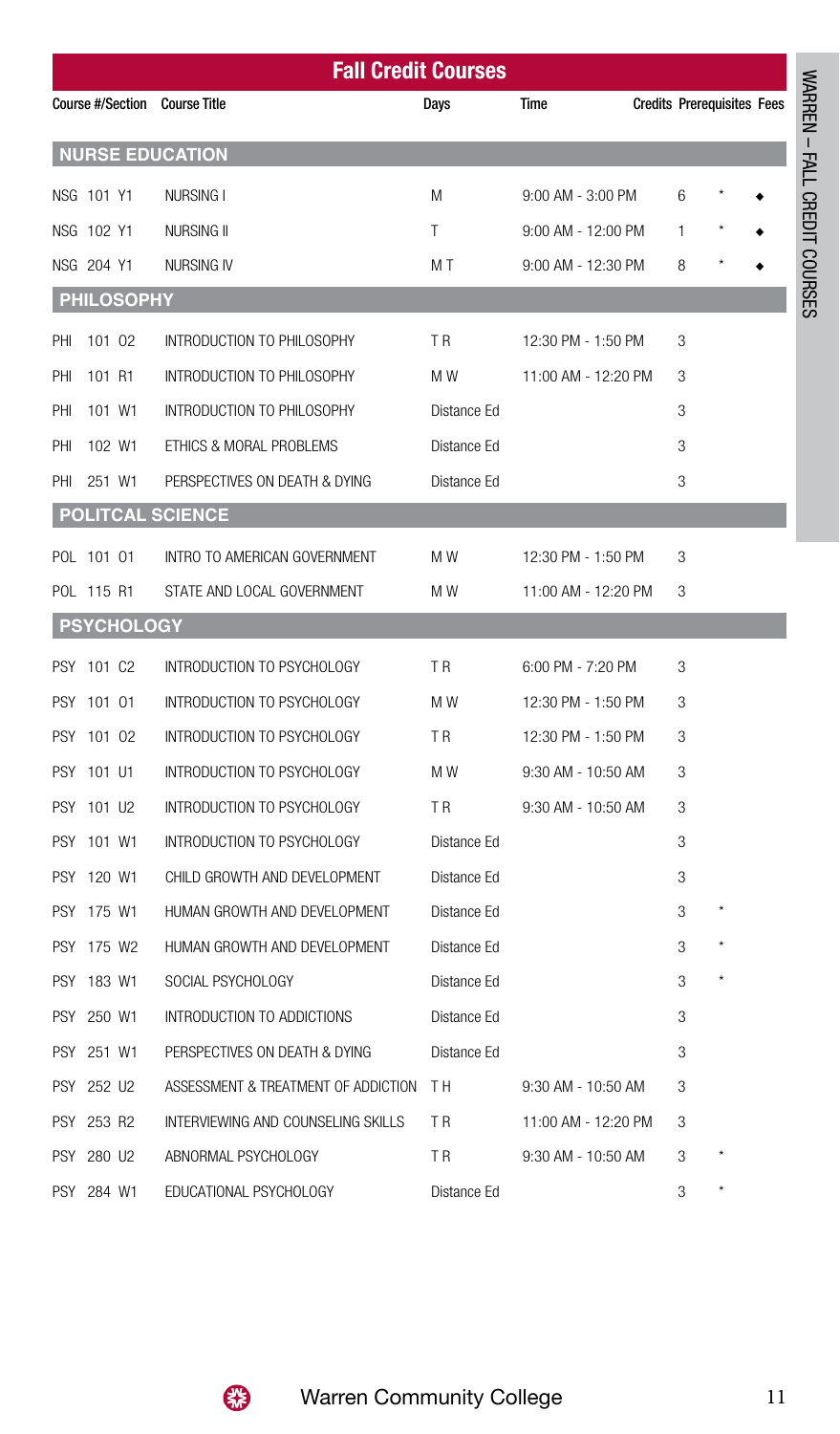| <b>Fall Credit Courses</b> |                  |                                                            |              |                     |  |                                   |  |
|----------------------------|------------------|------------------------------------------------------------|--------------|---------------------|--|-----------------------------------|--|
|                            |                  | Course #/Section Course Title                              | Days         | <b>Time</b>         |  | <b>Credits Prerequisites Fees</b> |  |
|                            | <b>SOCIOLOGY</b> |                                                            |              |                     |  |                                   |  |
| SOC 103 R1                 |                  | INTRODUCTION TO SOCIOLOGY                                  | M W          | 11:00 AM - 12:20 PM |  | 3                                 |  |
| SOC 103 W1                 |                  | INTRODUCTION TO SOCIOLOGY                                  | Distance Ed  |                     |  | 3                                 |  |
| SOC 103 W2                 |                  | INTRODUCTION TO SOCIOLOGY                                  | Distance Ed  |                     |  | 3                                 |  |
| SOC 120 W1                 |                  | RACIAL & ETHNIC RELATIONS                                  | Distance Ed  |                     |  | 3                                 |  |
| SOC 202 W1                 |                  | CONTEMPORARY SOCIAL PROBLEMS                               | Distance Ed  |                     |  | 3                                 |  |
|                            |                  | <b>UAS/DRONE TECHNOLOGY</b>                                |              |                     |  |                                   |  |
| UAS 101 C1                 |                  | UNMANNED SYSTEMS                                           | R            | 6:30 PM - 9:20 PM   |  | 3                                 |  |
| UAS 102 D2                 |                  | NAT AIRSP SYS/UAS STAND, REG, LAW                          | T            | 6:00 PM - 8:50 PM   |  | 3                                 |  |
| UAS 103 G2                 |                  | UAS FLIGHT SIMULATION                                      | M            | 9:30 AM - 12:20 PM  |  | 3                                 |  |
| UAS 105 51                 |                  | REMOTE PILOT OPERATIONS                                    | 3 weekends   |                     |  | 3                                 |  |
|                            |                  |                                                            | F            | 6:00 PM - 9:00 PM   |  |                                   |  |
|                            |                  |                                                            | SAT          | 9:00 AM - 5:00 PM   |  |                                   |  |
|                            |                  |                                                            | <b>SUN</b>   | 12:00 PM - 4:00 PM  |  |                                   |  |
| UAS 109 D3                 |                  | CREW RESOURCE MANAGEMENT FOR UAS<br><b>REMOTE</b>          | - W          | 6:30 PM - 9:20 PM   |  | 3                                 |  |
| UAS 110 E1                 |                  | INTRO TO DC & AC CIRCUITS & ELECTRONICS M<br><b>HYBRID</b> |              | 6:00 PM - 7:50 PM   |  | 3                                 |  |
| <b>UAS 202 F2</b>          |                  | INTRO TO DIGITAL PHOTOGRAPHY                               | $\mathsf{R}$ | 3:30 PM - 6:20 PM   |  | 3                                 |  |
| UAS 208 D2                 |                  | ADV UAS SYSTEMS ROBOTIC ASSEMBLY                           |              |                     |  |                                   |  |
|                            |                  | & OPERATIONAL PERFOMANCE                                   | M            | 8:00 PM - 9:50 PM   |  | 3                                 |  |
| UAS 211 D2                 |                  | INTRO TO ROBOTS AND PROGRAMMING                            | T            | 6:30 PM - 9:20 PM   |  | 3                                 |  |

\* See prerequisites or corequisites for this coursein the online course schedule at www.warren.edu/course-schedule/.  $R = Thursday$ 

 $\triangleleft$  = fees apply

WARREN –FALL CREDIT COURSES

WARREN-FALL CREDIT COURSES

# **CONTACT INFORMATION**